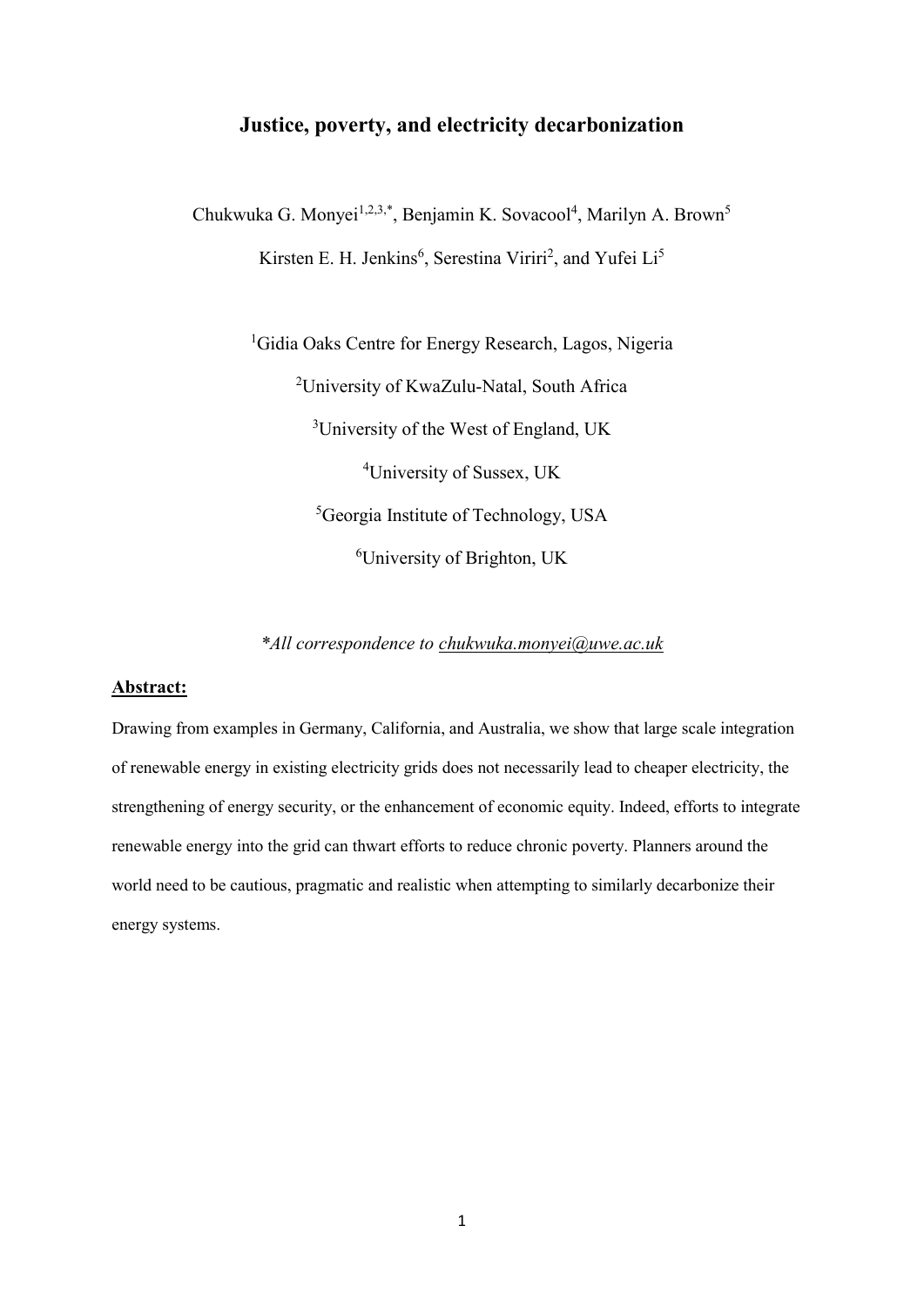## **Main Text:**

It may seem perplexing, but despite increasing electricity supply capacity in many industrialized nations, and notwithstanding rapidly declining renewable energy costs (especially for wind turbines and solar photovoltaic panels), electricity prices and bills are increasing in most countries of the world. As a case in point, the energy transition in Germany (the much studied *Energiewende*) has seen non-hydro renewable energy increase from 15% to 35% of its fuel mix between 2010 and 2017 (1). Over the same period, Germany's residential electricity tariffs have increased by 16% (Fig. 1a), considerably more than in most other European countries.

Similarly, California's non-hydro renewable generation grew from 11% to 26% of total generation between 2010 and 2017. Over the same period, average residential electricity prices increased by 10% (Fig. 1b), and state residents are paying considerably more than the national average for their electricity (2). With surplus electricity exceeding 15% and further predicted surpluses of 6% in the next three years (3), the economic principles of demand and supply *should* mean that electricity rates would fall.

Australia's renewable energy development is also challenged by rising electricity rates. Its non-hydro renewable energy grew from 4% to 9% of generation between 2010 and 2017, and over the same period, the average residential electricity price in Australia increased by 12% (Fig. 1c). With rising tariffs, there are more energy-poor households (5, 6). A *decarbonization paradox* could be emerging – a situation where apparently beneficial increases in electricity supply capacity coupled with a more diversified and renewable energy mix is being achieved at the expense of household energy security and affordability.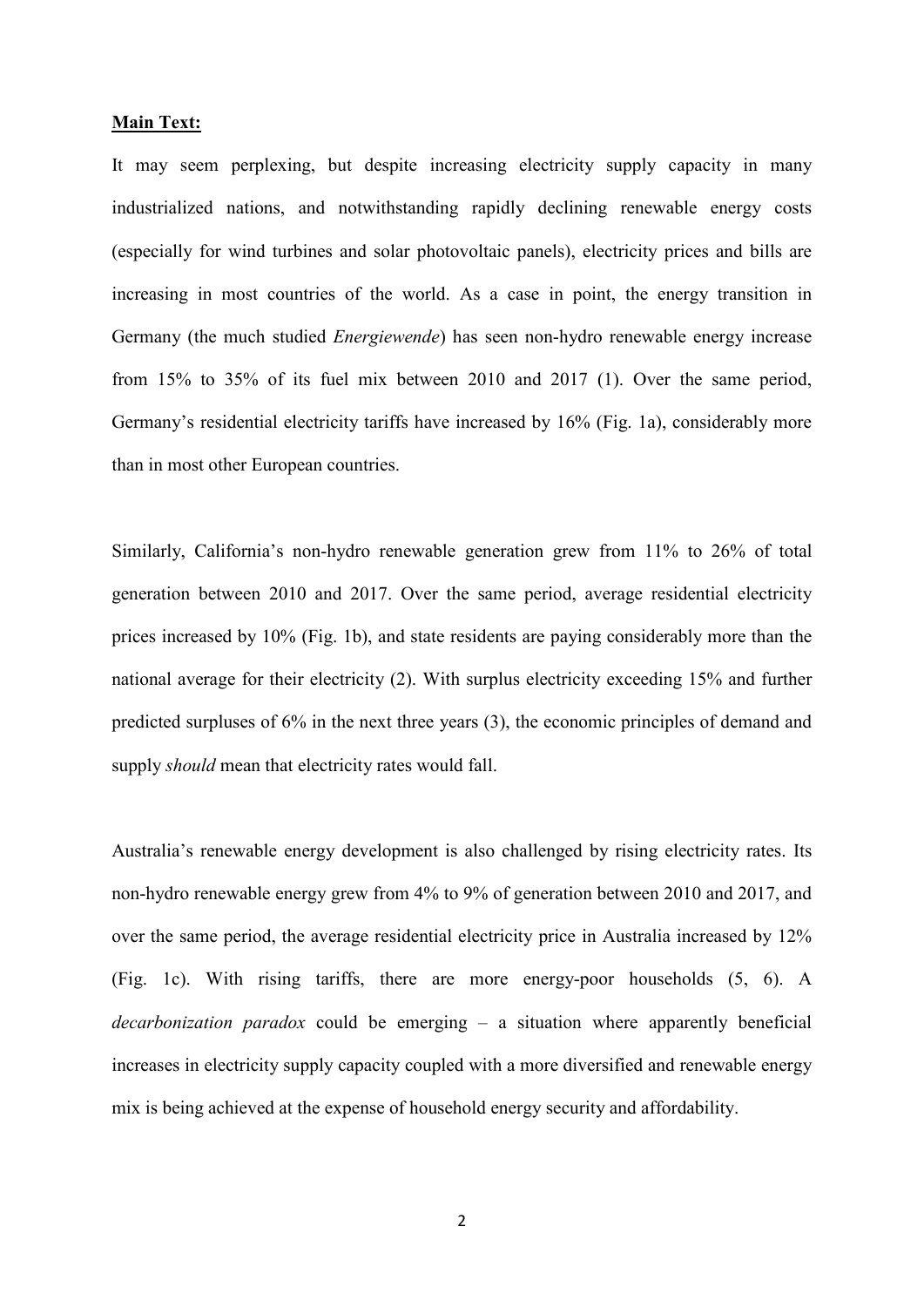This paradox becomes all the more important when considering that many countries with significant poverty also seek to adopt renewables, including those most committed to the Paris Accord and those committed to doubling renewable energy capacity under Sustainable Development Goal 7 (SDG7). What is more, the scale of this potential *decarbonization paradox* is not trivial: as of the end of 2017, sector-specific targets for renewable power were in place in 146 countries, with additional targets for renewable heating and cooling and renewable transport in 48 and 42 countries, respectively (7).

## **Unintended consequences**

To be sure, the decarbonization of the German, Californian, and Australian electricity grids has brought significant benefits. Of particular note, renewable energy technologies (RETs) are labour intensive and are thus capable of boosting employment.

For instance, Germany posted a gain of 322,000 jobs in the renewables sector in 2016, especially from the wind, geothermal and bioenergy sectors (7). Similarly, in the U.S. energy workforce in 2017, solar energy firms employed 350,000 individuals, and an additional 107,000 workers were employed in wind energy firms (8). Benefits in California extend to addressing issues of minority representation in the workforce and improving enrolments into the apprenticeship programs of the 16 union locals of electricians, ironworkers, and operators that have built most of the renewable energy power plants in California (9). Likewise, Australia experienced a 33% increase in full-time employment (FTE) in renewable energy between 2015/16 and 2016/17 (10).

Besides job creation, co-benefits of solar and wind encompass cleaner air and water, improved health, the development of new industries, decreasing energy imports, and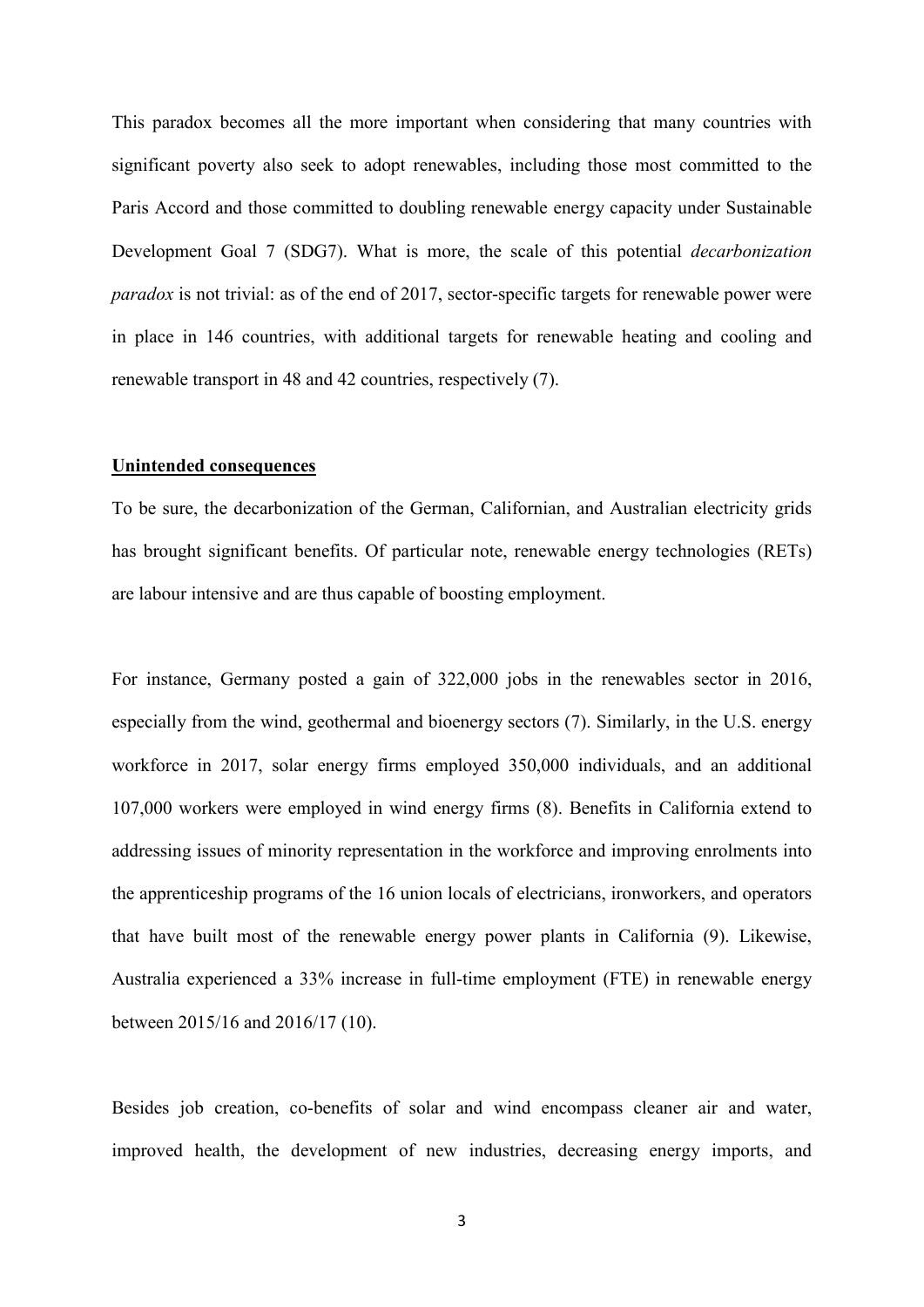diversification, amongst others. As indicative examples, the renewable energy roll-out is correcting the negative environmental externalities of fossil fuel combustion. About  $68.8$ billion of primary fuel import costs in Germany were avoided in 2015 due to renewable energies (11). Further, the continued roll-out of RETs and energy-efficiency programs resulted in significant 6% reductions in energy intensity for both Germany and Australia between 2013 and2015 (12).

However, such gains have come at the cost of four largely unintended effects: growing energy dependence, increasing renewable energy curtailment and capacity firming (defined as using conventional generation sources like coal, natural gas and nuclear to mitigate against the variability of wind and solar), limited greenhouse gas (GHG) reductions, and increased vulnerability among some "losers."

# *Growing energy dependence*

While decarbonization has enhanced some elements of national energy security, it has eroded other dimensions. The *Energiewende* has seen Germany become increasingly dependent on its neighbors (the Czech Republic, Poland, the Netherlands, Belgium and France) to balance and import occasional excess power generation. In 2016, it was reported that despite being a net electricity exporter, Germany imported about 37 TWh from France (13).

The California grid region imports a net daily average of 201 GWh (about 26% of its average daily demand) throughout the year from other western regions (14). This has motivated California's Governor to propose the creation of a larger regional power planning system. This will help to address the problem that "at certain times of the year, California produces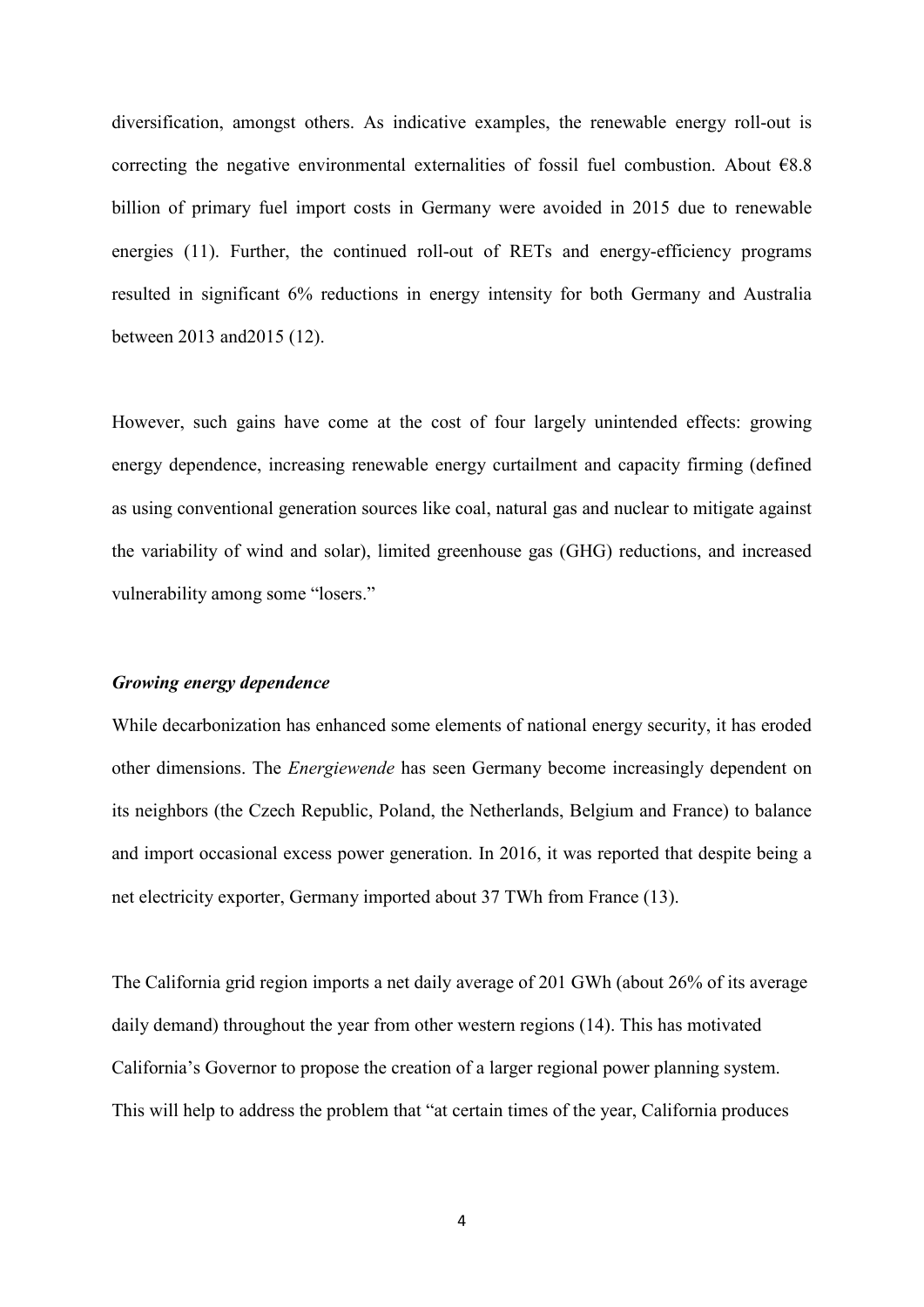more solar and wind energy than it can use, and must pay other states to take it to avoid overloading the system and causing blackouts" (15).

Similarly in Australia, despite wind and PV contributing over 48% of electricity generation for the Southern Australia region, electricity imports increased for the southern region by 40% between 2015/16 and 2016/17 (16).

## *Increasing curtailment and capacity firming*

Aggressive electricity decarbonization is being matched with growing renewable energy curtailment or more capacity firming using conventional generation sources. Using the German case again, the curtailment rate for wind farms (defined as an involuntary reduction in the output of a generator) rose 27-fold between 2000 and 2016 with congestion management costs expected to remain high in coming years (17).

Similarly, in California, the 'Duck Curve' that highlights the non-correlation between PV power production and demand over the course of the day has seen increasing curtailment, particularly when solar penetration exceeds 30% of the fuel mix. Between 2015 and 2016, curtailment rates for wind and solar rose from 187 GWh to 308 GWh per annum (18).

In Australia, the growing integration of VRE has not led to a decline in reliance on traditional generation sources (19). For instance, in South Australia, increasing wind penetration is being matched with increasing capacity firming necessitating the Australian Energy Market Operator (AEMO) to mandate that a minimum level of synchronous generation capacity be maintained online at all times for managing system strength. Furthermore, the mandated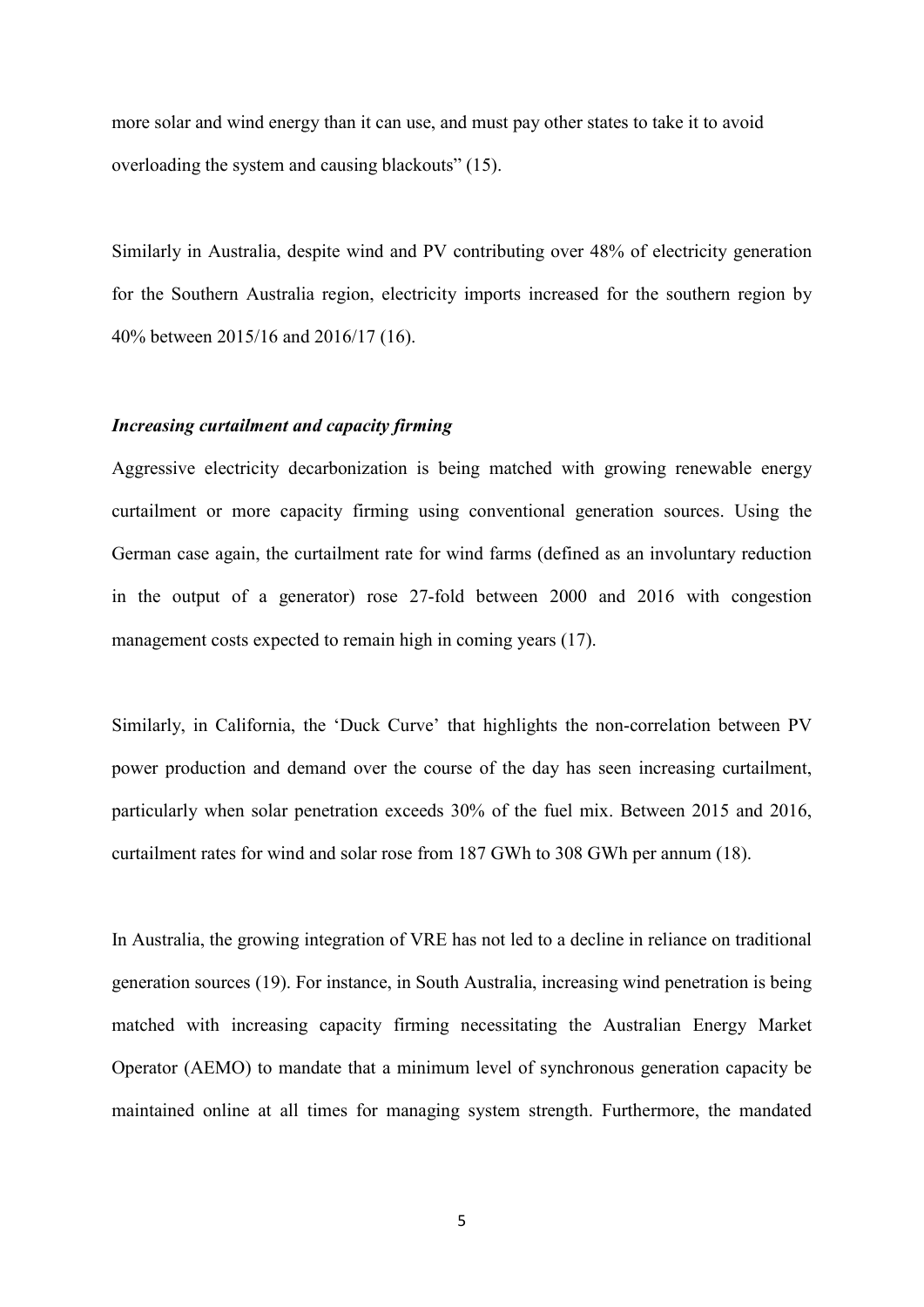minimum level is subject to further increase as non-synchronous electricity generation capacity (mostly from wind turbines) increases (20).

## *Meager climate change abatement*

In some situations, the rise of renewables has not led to a corresponding reduction in greenhouse gas emissions. While renewables in Germany's electricity grid has increased, so have  $CO<sub>2</sub>$  emissions from its power sector due to the increased burning of lignite to stabilise production (21). As a result, Germany is set to miss its 2020 emissions target.

In California, despite a 24%, 14% and 13% decline in GHG emissions from the electricity consumed by the commercial, residential, and industrial sectors respectively between 1990 and 2015, 2015 GHG emissions levels were still 2% higher than 1990 levels due, in part, to increased GHG emissions from transport and agriculture (22). In fact, California's ambitious renewable energy program notwithstanding, the state ranked second in  $CO<sub>2</sub>$  emissions (only behind Texas) in the U.S. in 2015 2015 (23).

In Australia, there has been a consistent increase in GHG emissions for three years running due to 3.4%, 3.8% and 3.9% annual increases in non-renewable electricity generation in recent years (24).

## *Worsening vulnerability and poverty*

Increases in renewable electricity can enhance some aspects of vulnerability, creating so called political economy "losers." In contrast to the employability positives given above, one source is the job losses associated with the displacement of coal, natural gas and oil (due, in part, to the non-transferability of skills) (25). While job losses might in theory be offset by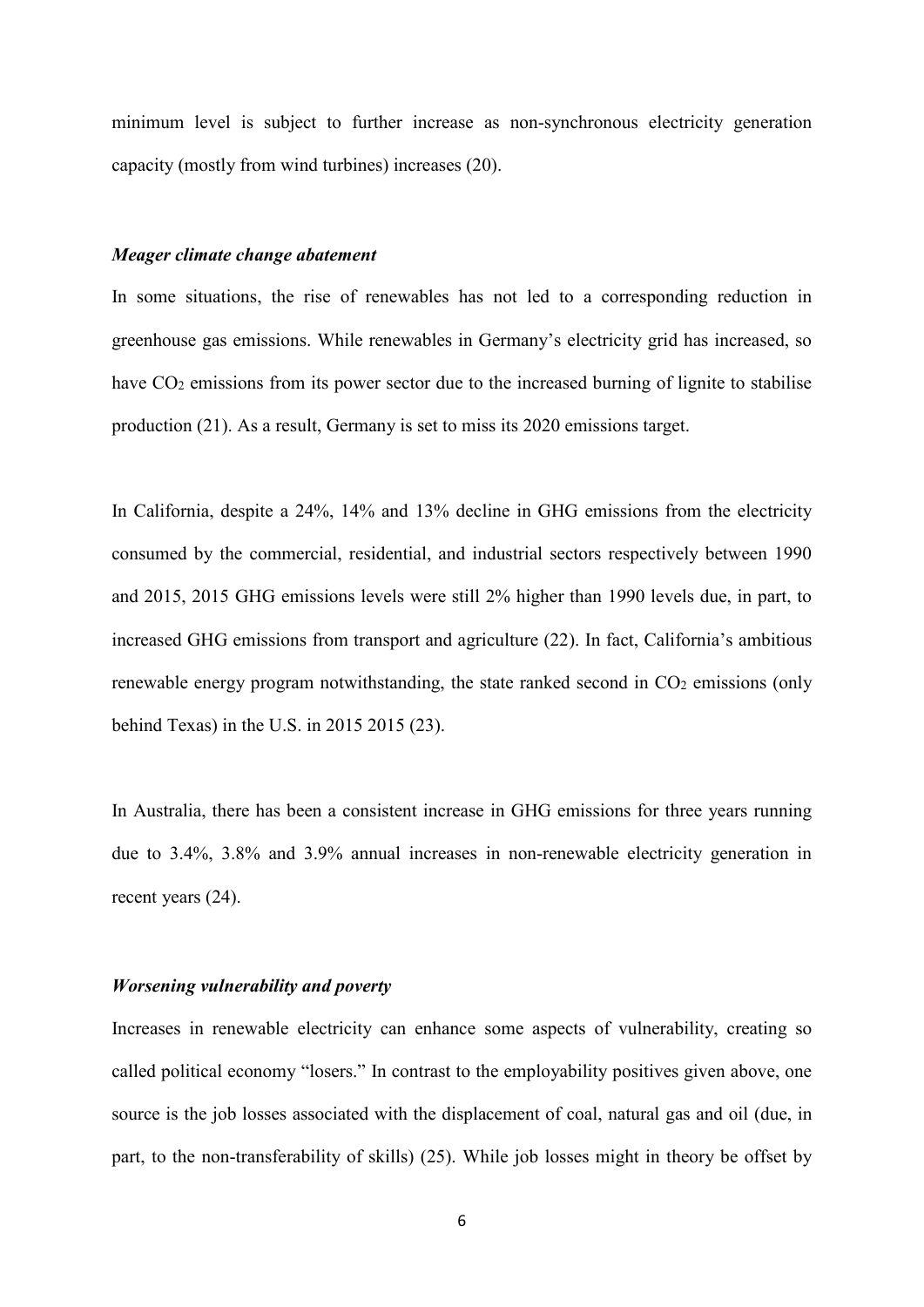job gains in the renewables sector, diligent planning may be required to ensure such an outcome. Moreover, others have shown that job losses can be quite localized given that fossil fuels and renewables do not typically occupy the same space (26). Additionally, there have been increased costs incurred by residential households in the renewable energy market.

In Germany, for instance, the exemption of privileged electricity consumers (industries) in 2015 from the German Renewable Energy Act EEG surcharge of 4.8 billion euros (107 TWh in electricity terms) increased the energy burden of other electricity consumers, particularly private households with energy intensive industries in turn, benefiting the most from the merit order effect (27).

In California, renewable-energy mandates and its carbon cap-and-trade program have created a regressive energy tax resulting in higher household electricity burdens (percent of household income spent on electricity bills). One implication of this was that in 2012, 1 million households in California faced energy poverty with several counties having household energy poverty prevalence rates as high as 15% (28).

In Australia (29), despite being a relatively new and marginal source of electricity, complaints have raised concerns about the equity of landowners and contracts for hosting wind farms. When contracts are perceived as unfair, social consequences can be severe, both in terms of fracturing support for the wind farm within the community as well as dividing the community in economic terms. There has also been concerns arising from consumers in Victoria paying as high as 21% more on average for energy (19).

## **Policy implications**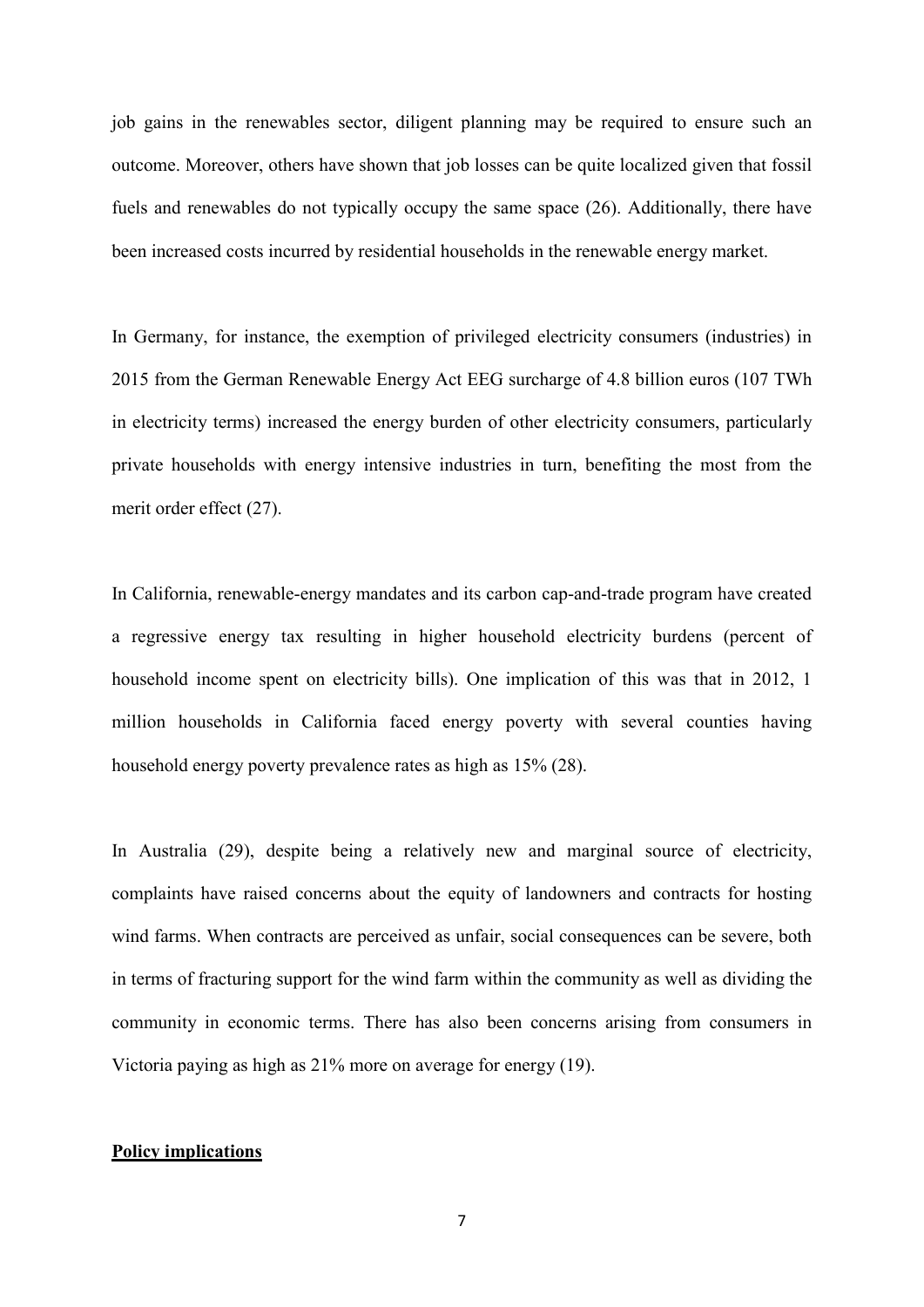Don't get us wrong. Expanding renewable electricity in most if not all countries *is* the right choice, especially when one considers the seriousness of climate change and the monumental and mounting costs of fossil fuels. There is also growing, compelling evidence that we can accelerate transitions in ways unimaginable a few decades ago, and acknowledgement that transitions are non-linear and can produce surprises and manifest unintended consequences (30). To this end, we propose three suggestions for future developments.

First, a sequential displacement model for the low-carbon energy transition offers opportunities to address justice concerns while acclimatizing to renewables (see Fig. 2)**.** Rather than disruptive policies implemented without sensitivity to vulnerable groups, a sequential displacement can achieve significant  $CO<sub>2</sub>$  reductions while reducing electricity bills. For instance, it could capitalize on the benefits of natural gas and energy efficiency while moving more gradually to renewables while they continue to improve and become more affordable. Acknowledging the inherent geopolitical tensions its use creates, natural gas may offer an attractive initial displacement for coal (with significant environmental benefits), especially when its availability is within reach and methane leakage is controlled (31). Coupling these supply-side transitions with stronger demand-side programs to help retrofit houses and deploy more efficient-energy devices can prevent electricity bills from rising (32). Moreover, subsidising energy-efficiency initiatives especially for the poor and vulnerable and providing ample time for households and businesses to accrue significant savings may be a powerful motivator of broad support for subsequent transition initiatives.

Secondly, reconfiguring the existing energy landscape rather than an overhaul can achieve decarbonization as well as stability in the electricity sector. Greater hybridization between dominant carbon intensive energy systems and emerging innovations in storage and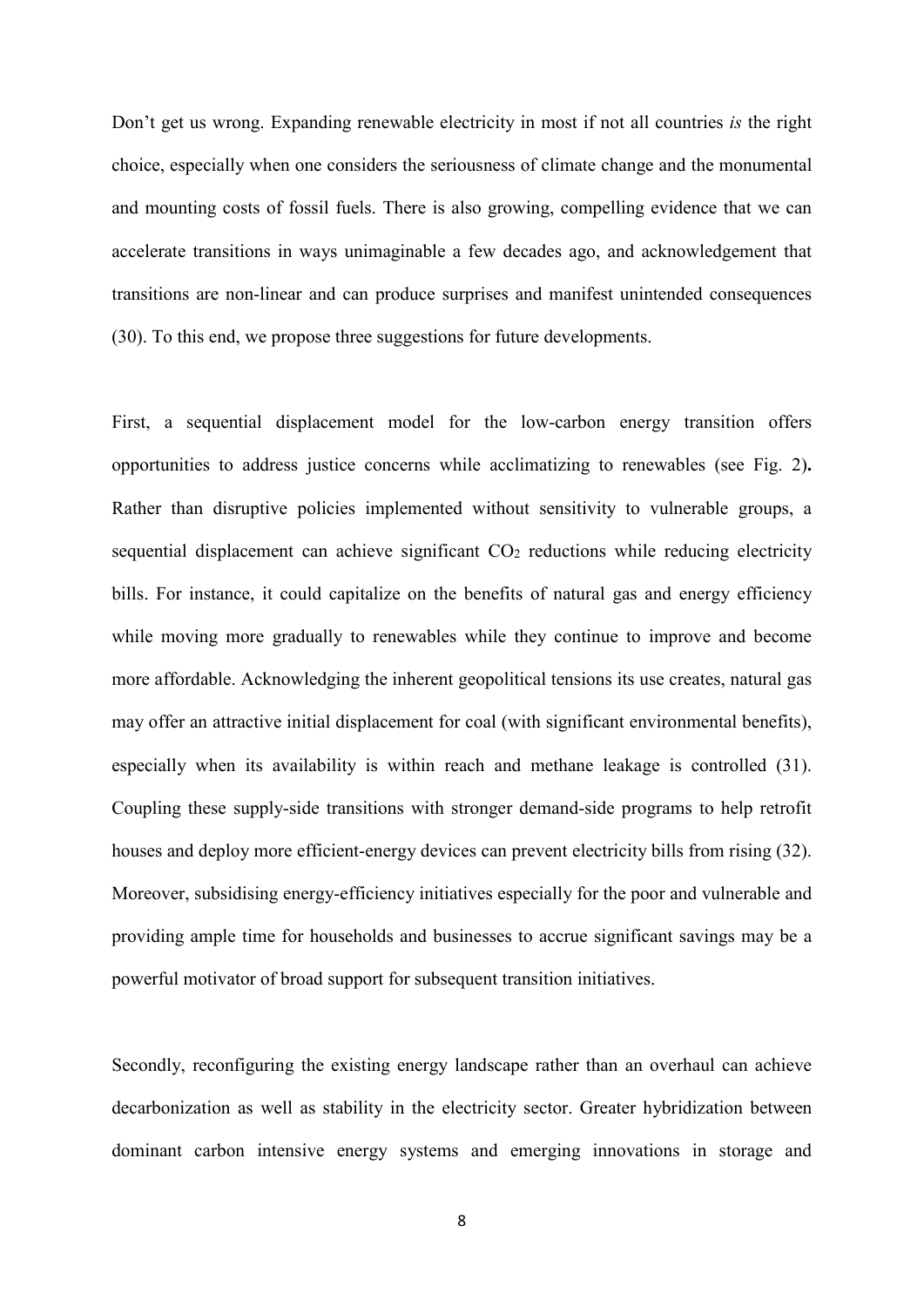digitization (33) can support low-carbon energy transitions. For instance, the careful decoupling of coal power stations could begin with the integration of coal with carbon capture and sequestration (CCS) or with closed-loop biomass (see Fig. 3). High initial investment costs notwithstanding, the reconfigured energy systems still ensure that (1) any necessary electricity cost increment is not detrimental to consumers, (2) job losses (especially associated with non-transferrable skills) can be effectively minimized and adequately compensated, (3) system stability can be maintained, and (4) significant  $CO<sub>2</sub>$  emissions can still be achieved.

Finally, consumers still offer great potential for significant energy demand reduction in lowcarbon energy transitions. As one tool to engage the consumer as a low-carbon agent, smart meters coupled with time-of-use tariffs, solar PV, and mobile (i.e., electric cars) and stationary storage – along with the suite of initiatives that support them – can facilitate both reductions in household consumption and an expansion of low-carbon supply. Similarly, the effective utilization of wind and solar can be enabled by the direct load control (DLC) of heating, ventilation, and cooling, and the bidirectional charging of electric vehicles.

## **Conclusion**

Although critical of renewable energy policies and practices to some degree, we have not sought to dismiss the ambition of the low-carbon energy transition. Rather, our criticisms have a target in mind: create more equitable, egalitarian, and pro-poor low-carbon transition policies. Considering the likely irreversible momentum of variable renewable energy (34), we advise caution and a more people-centric approach. In formulating decarbonization pathways, policymakers must critically evaluate such policies to *ab initio* pre-empt likely and potential fall-outs and provide commensurate compensation for "losers".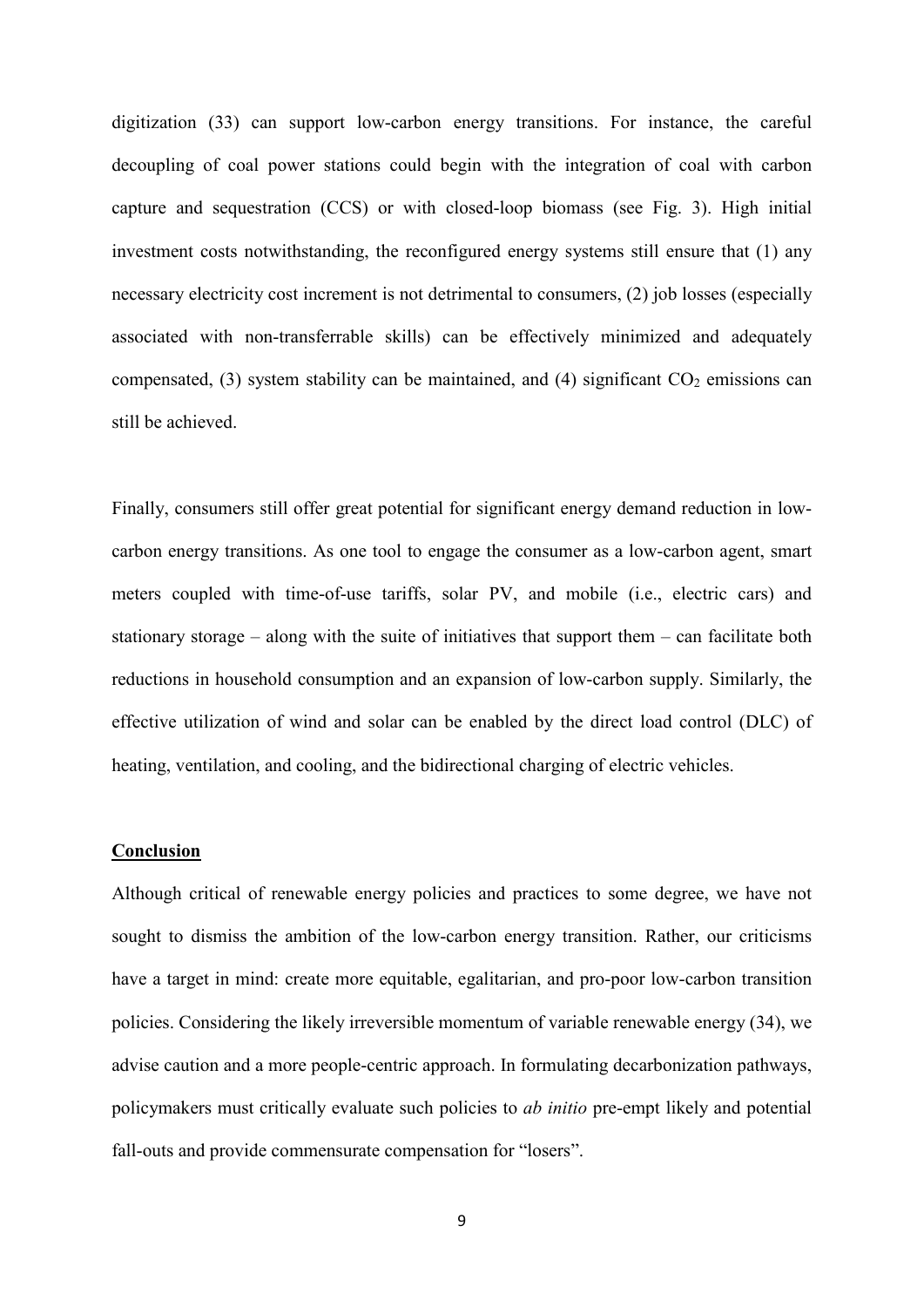Admittedly, our paper is the product of an international scan of renewable energy policies and data by experts in the field, identifying some common and concerning trends. It is not a modeling exercise with simulated counterfactuals or matched treatments and controls, but there is an underlying literature that the authors draw on and have contributed to, which provides robustness to our interpretations

While it may be infeasible to exhaustively determine unintended consequences of low-carbon energy transition pathways, fall-outs we contend must not emanate from irrational or shortsighted decisions. This we conclude is necessary in facilitating a *just*, result-oriented, and sequential low-carbon energy transition, one that does not cut carbon at the cost of the most vulnerable members of society.

### **Acknowledgments**

This work was partially funded by the NRF-TWAS (UID: 105474) and the Brook Byers Institute for Sustainable Systems at the Georgia Institute of Technology.

#### **References**

1. Fraunhofer ISE (2018), Net installed electricity generation capacity in Germany. Available online at: [https://www.energy-charts.de/power\\_inst.htm](https://www.energy-charts.de/power_inst.htm)

2. EIA (2018) 'Electric Power Monthly, May 2018', *U.S. Energy Information Administration,*  U.S. Department of Energy, Washington D.C. 20585. Available online at: [https://www.eia.gov/electricity/monthly/current\\_month/epm.pdf](https://www.eia.gov/electricity/monthly/current_month/epm.pdf)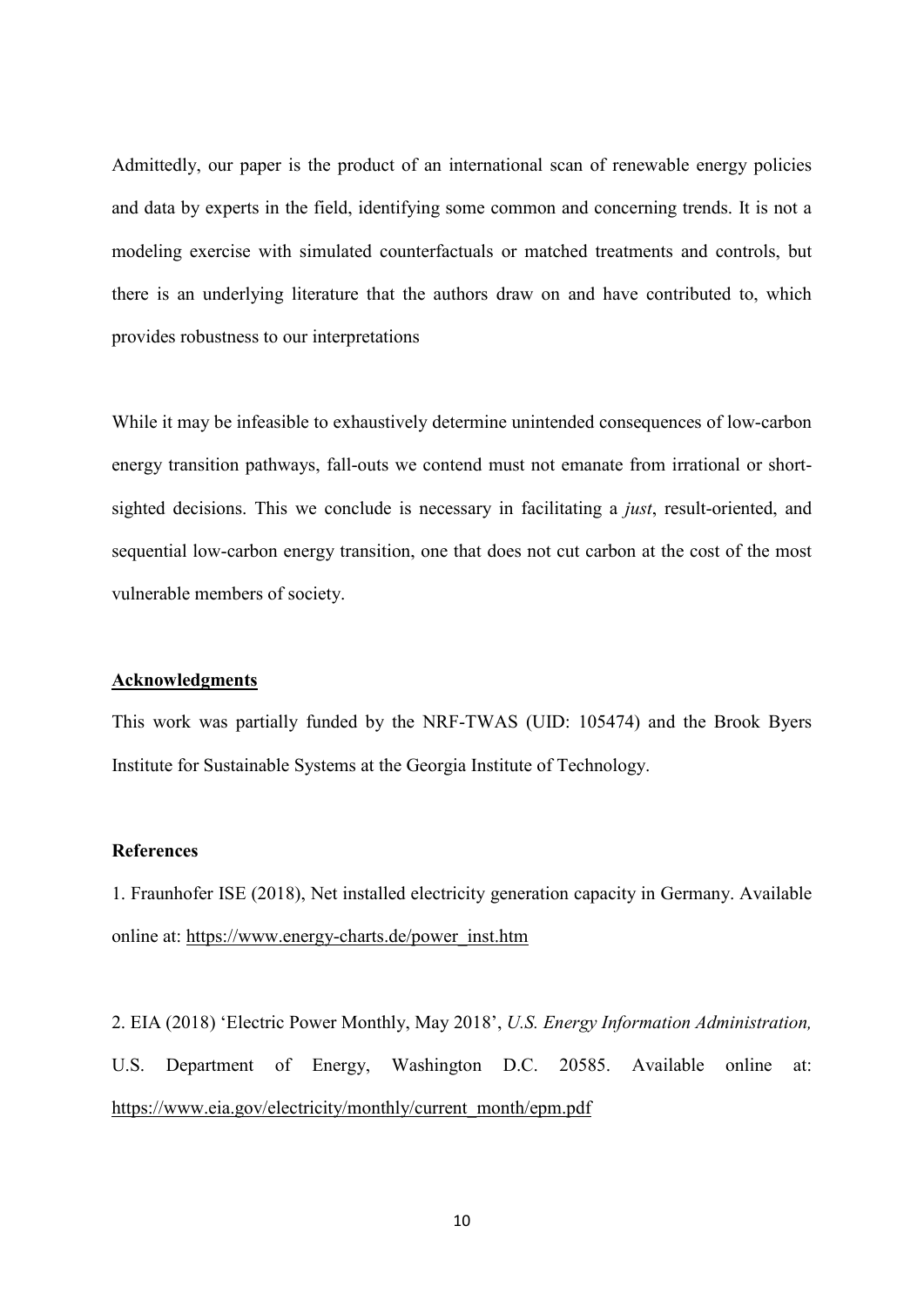3. I. Penn and R. Menezes, Californians are paying billions for power they don't need (2017), *The Los Angeles Times*,<http://www.latimes.com/projects/la-fi-electricity-capacity/>

4. Finkel, A. et al (2016), Independent Review into the Future Security of the National Electricity Market: Preliminary Report, Commonwealth Government Publication, Canberra.

5. Weber, G. and Cabras, I. (2017), The transition of Germany's energy production, green economy, low-carbon economy, socio-environmental conflicts, and equitable society, Journal of Cleaner Production, 167, 1222-1231, ISSN 0959-6526.

6. Strielkowski, Wadim, Dalia Štreimikienė, Yuriy Bilan, Network charging and residential tariffs: A case of household photovoltaics in the United Kingdom, Renewable and Sustainable Energy Reviews, 2017, 77: 461-473.

7. REN21. (2018), Renewables 2018 Global Status Report.

8. NASEO and EFI. 2018. *U.S. Energy and Employment Report.* [www.usenergyjobs.org](http://www.usenergyjobs.org/)

9. Luke, N. et al (2017), Diversity in California's Clean Energy Workforce: Access to Jobs for Disadvantaged Workers in Renewable Energy Construction. Berkeley: Center for Labor Research and Education, Green Economy Program.

10. Employment in Renewable Energy Activities, Australia, 2016-17, Australian Bureau of Statistics.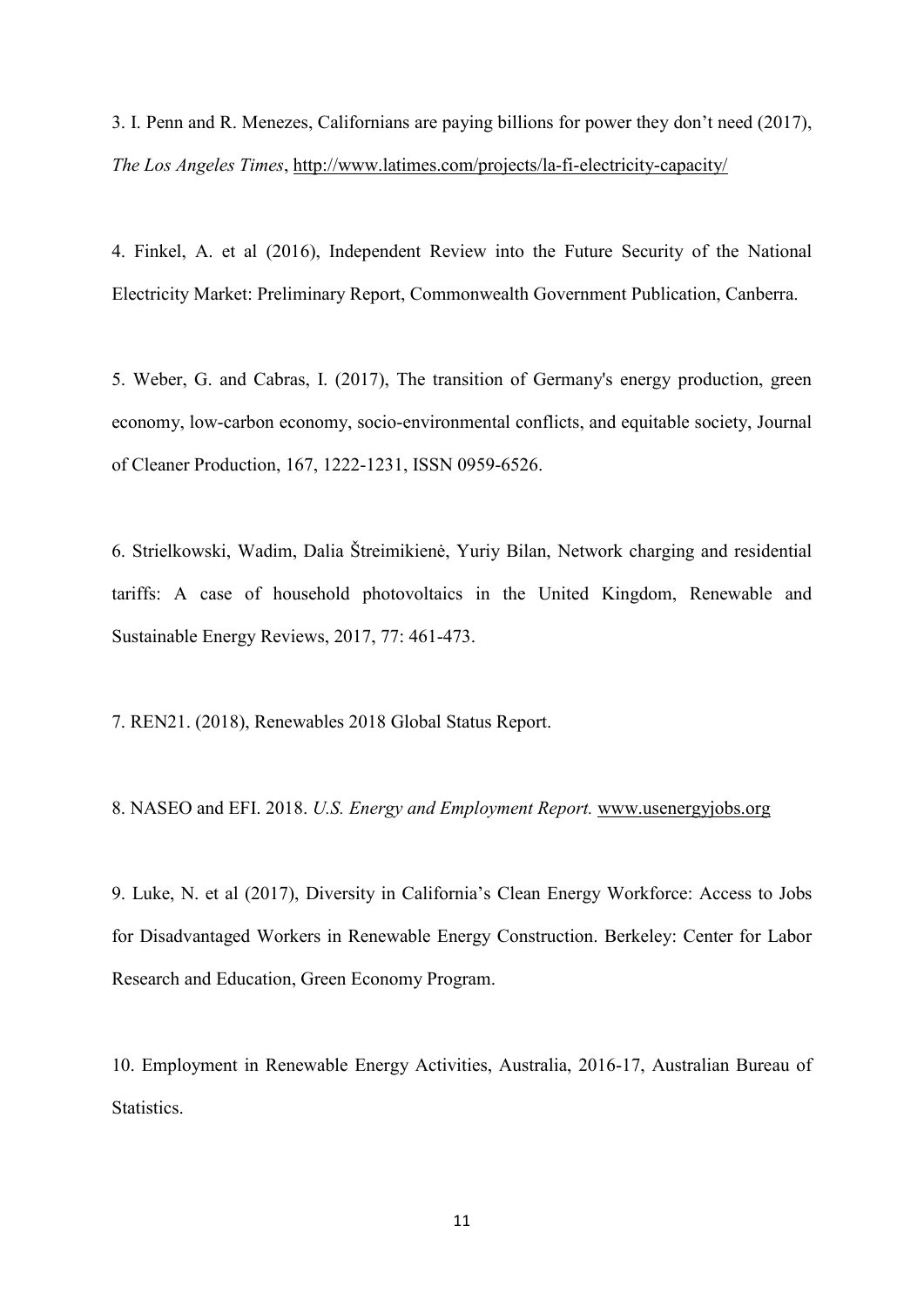11. Kreuz, S. & Müsgens, F. (2017), The German Energiewende and its roll-out of renewable energies: An economic perspective, Frontiers in Energy, 11(2), 126-134, ISSN 2095-1698.

12. The World Bank (2018). Energy intensity level of primary energy (MJ/\$2011 PPP GDP).

13. International Energy Agency (IEA) (2017). World Energy Balances.

14. EIA (2017). California imports about a quarter of its electricity on average.

15. Ivan Penn. 2018. "After Fiasco, California Tries to Remake Power Grid Again" New York Times, pp. B1, B5, https://www.nytimes.com/2018/07/20/business/energyenvironment/california-energy-grid-jerry-brown-plan.html.

16. AEMO (2017). South Australian Electricity Report.

17. Joos, M. and Staffell, I. (2018), Short-term integration costs of variable renewable energy: Wind curtailment and balancing in Britain and Germany, Renewable and Sustainable Energy Reviews, 86, 45-65, ISSN 1364-0321

18. CAISO (2017). Impacts of renewable energy on grid operations.

19. Malcolm Abbott, Bruce Cohen, Finding a way forward: Policy reform of the Australian national electricity market, The Electricity Journal, Volume 31, Issue 6, 2018, Pages 65-72, ISSN 1040-6190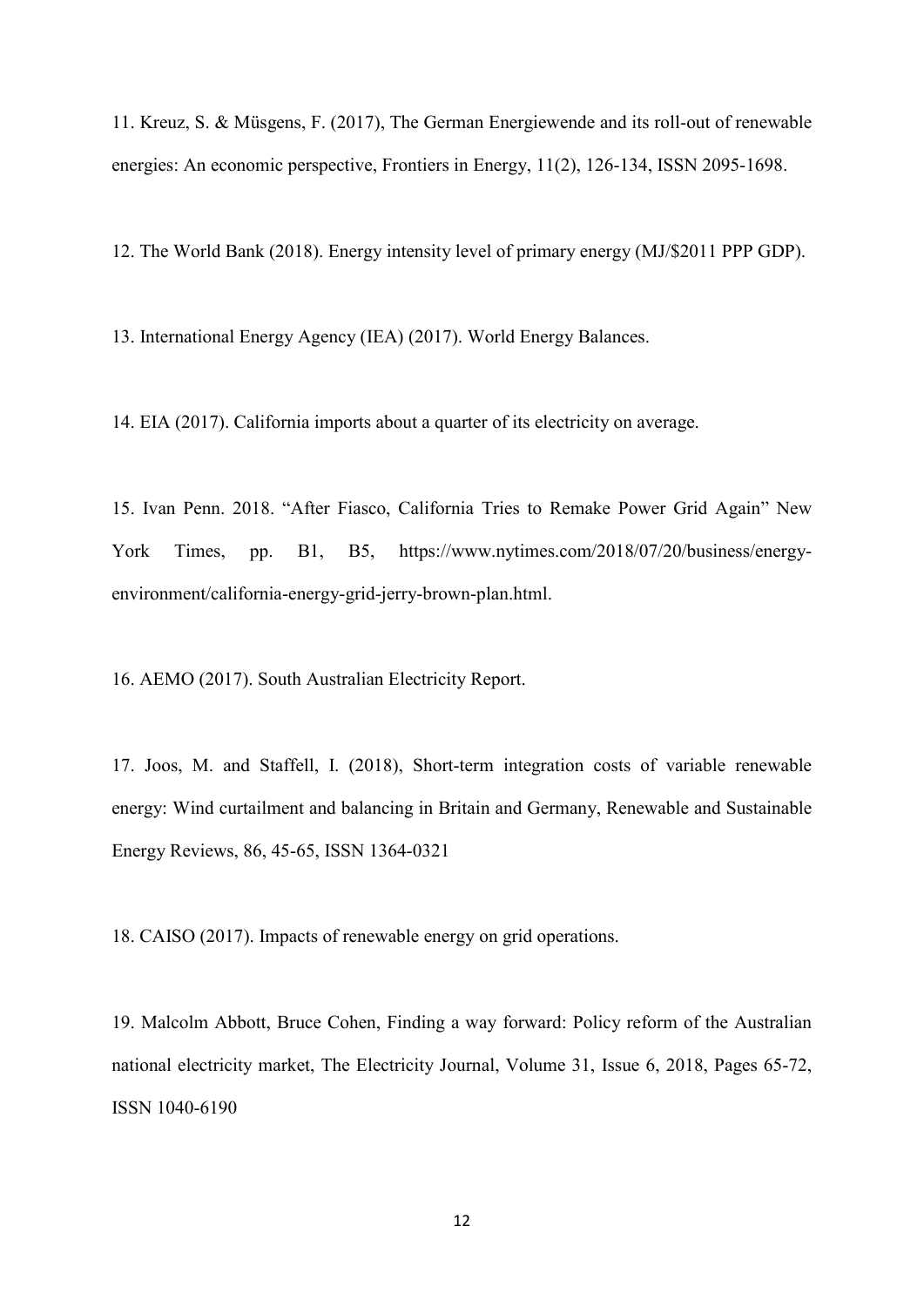20. AEMO (2017). South Australian System Strength Assessment.

21. Morton, T. and Müller, K., (2016), Lusatia and the coal conundrum: The lived experience of the German Energiewende, Energy Policy, 99, 277-287, ISSN 0301-4215.

22. EIA (2018). California plans to reduce greenhouse gas emissions 40% by 2030.

23. EIA. Rankings: Total Carbon Dioxide Emissions, 2015 (million metric tons)

24. Department of the Environment and Energy, Australian Energy Statistics, Table O, April 2018.

25. Sovacool, B. K. (2017), Contestation, contingency, and justice in the Nordic low-carbon energy transition, Energy Policy, 102, 569-582, ISSN 0301-4215.

26. Renewable Energy Jobs: Future Growth in Australia by Ernst & Young and the Climate Council of Australia (2016).

27. Fraunhofer ISE (2018), Recent facts about photovoltaics in Germany. Available online at: https://www.ise.fraunhofer.de/en/publications/studies/recent-facts-about-pv-in-germany.html

28. Lesser, J. A. (2015), Less Carbon, Higher Prices: How California's Climate Policies Affect Lower-Income Residents. New York: Manhattan Institute for Policy Research.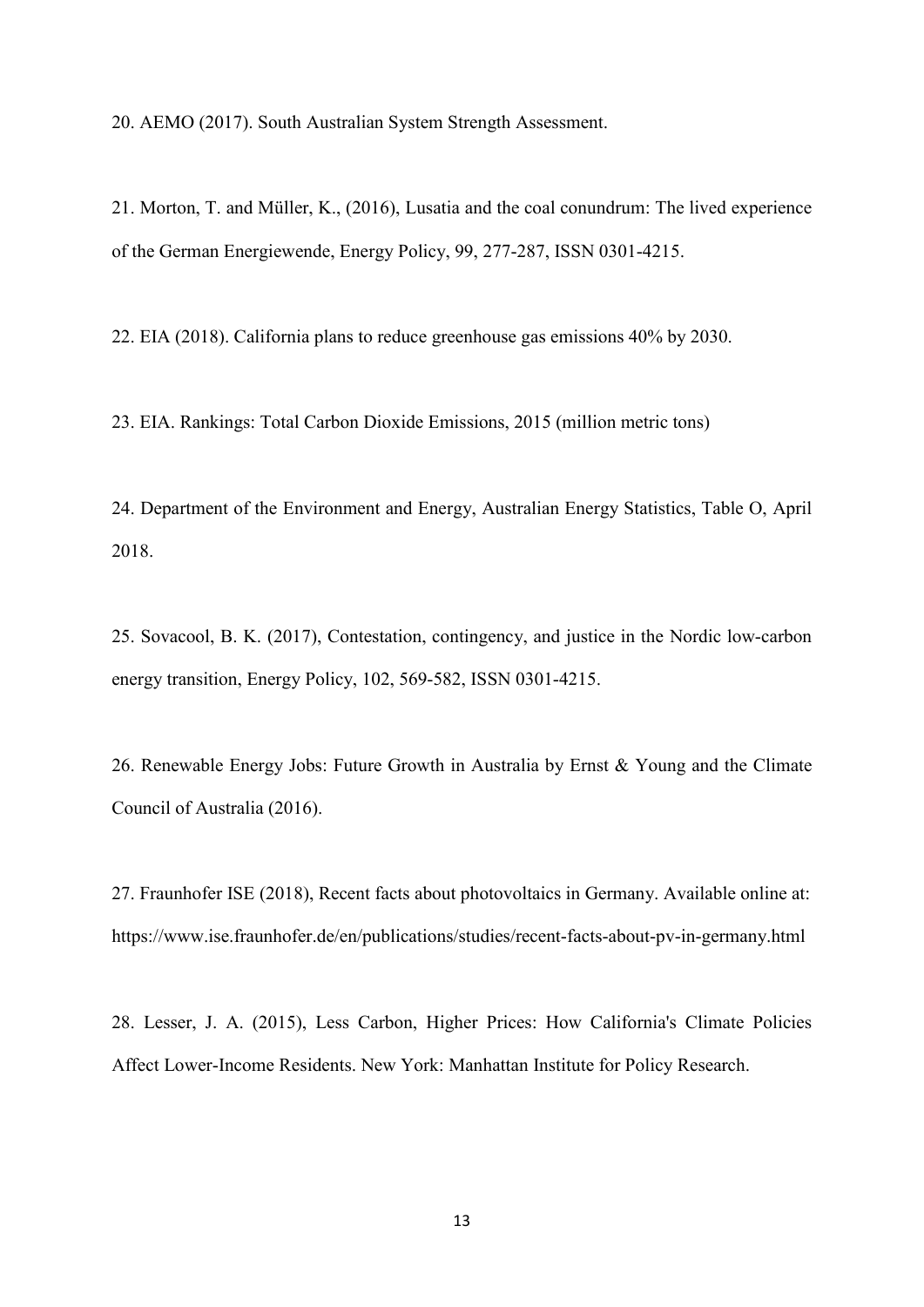29. 2016 annual report by the office of the national wind farm commissioner to the Parliament of Australia.

30. Sovacool, B. K. and Geels, F. W. (2016), Further reflections on the temporality of energy transitions: A response to critics, Energy Research & Social Science, 22, 232-237, ISSN 2214-6296.

31. [Gilbert A, and Sovacool, B. K. "US Liquefied Natural Gas \(LNG\) Exports: Boom or Bust](https://www.sciencedirect.com/science/article/pii/S0360544217319564)  for the Global Climate?," *Energy* [141 \(December, 2017\), pp. 1671-1680.](https://www.sciencedirect.com/science/article/pii/S0360544217319564)

32. Marilyn A. Brown, Gyungwon Kim, Alexander M. Smith, and Katie Southworth. 2017. "Exploring the Impact of Energy Efficiency as a Carbon Mitigation Strategy in the U.S." *Energy Policy,* 109: 249-259.

33. Geels, F. W. (2018), Disruption and low-carbon system transformation: Progress and new challenges in socio-technical transitions research and the Multi-Level Perspective, Energy Research & Social Science, 37, 224-231, ISSN 2214-6296.

34. Obama, B. (2017), The irreversible momentum of clean energy, Science*,* 0036-8075.

35. Fraunhofer ISE (2018), Annual electricity generation in Germany. Available online at: <https://www.energy-charts.de/energy.htm?source=all-sources&period=annual&year=all>

36. EIA (2018). Electric Power Industry generation by Primary Energy Source back to 1990, California.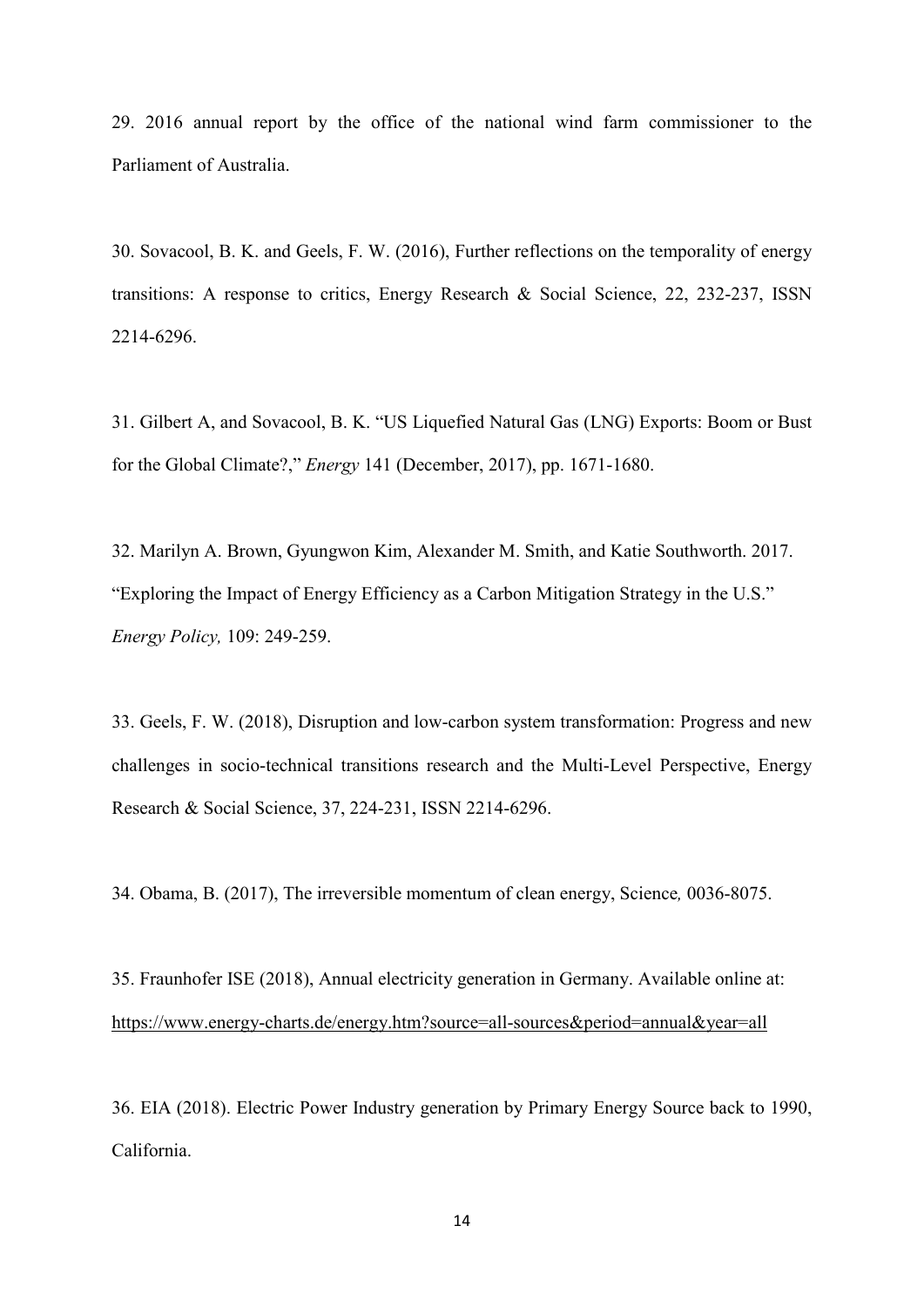37. EIA (2017). Electric Power Annual.

38. Electricity prices for households in Germany from 2010 to 2017, semi-annually (in euro cents per kilowatt-hour), [https://www.statista.com/statistics/418078/electricity-prices-for](https://www.statista.com/statistics/418078/electricity-prices-for-households-in-germany/)[households-in-germany/](https://www.statista.com/statistics/418078/electricity-prices-for-households-in-germany/)

39. IEA (2018). Energy Prices and Taxes, Second Quarter 2018, <http://www.oecd.org/publications/energy-prices-and-taxes-16096835.htm>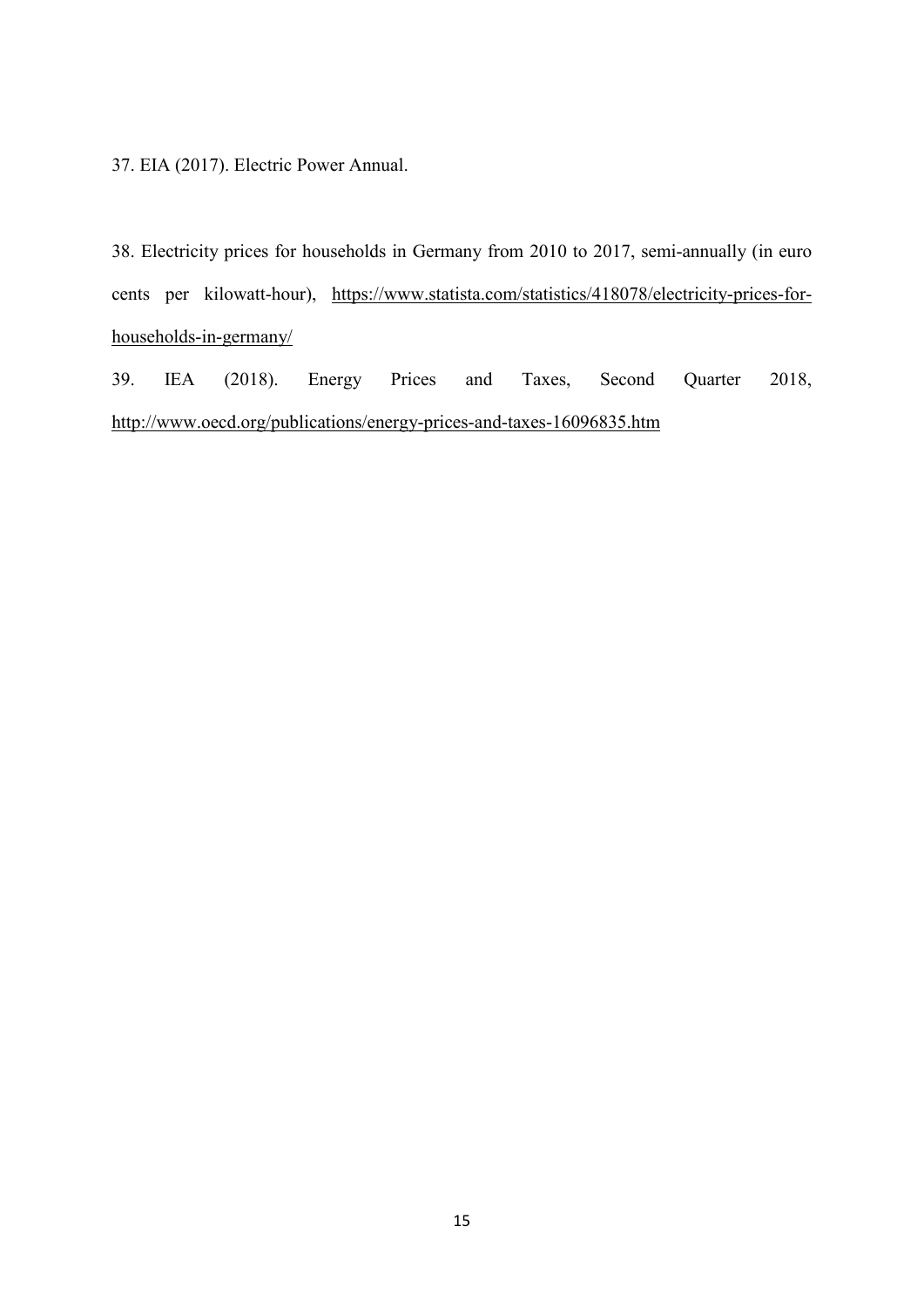

Figure 1: Non-hydro renewable electricity penetration (blue bars) and residential electricity prices

#### (black lines) in 2010-2017. Sources: (1,23,35,36,37,38,39).

Notes: Price data for Australia are published by fiscal year; these are averaged across calendar years in the table for consistency across case studies.

Year